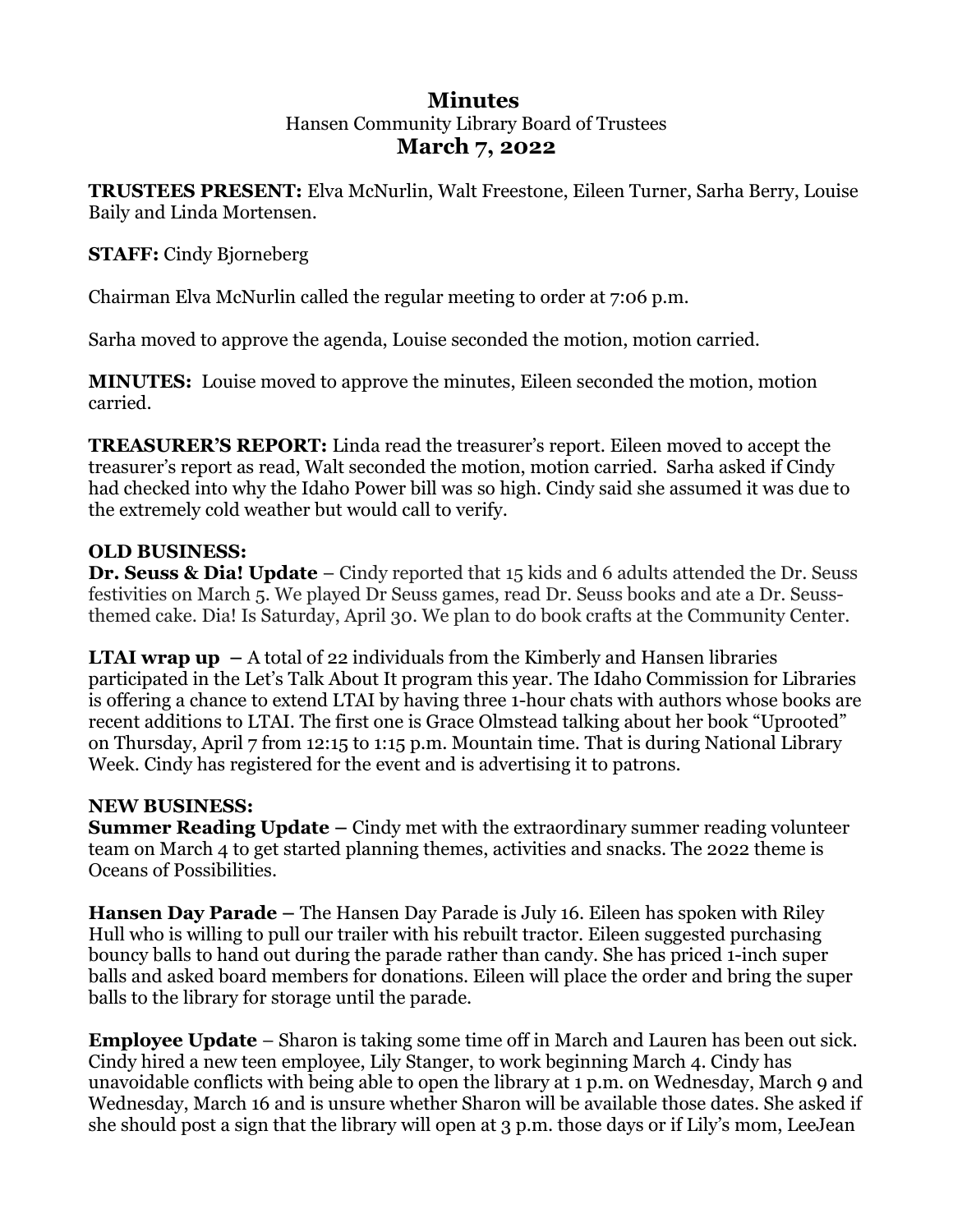Stanger, could be given a stipend to be at the library with Lily until Cindy arrived. The board prefers not to have the library open late those two dates.

Cindy also said her long-planned, oft-postponed trip to Eastern Europe appears to be back on for March 20-29. She has asked Sarha to be be prepared to cover March 28, should Sharon not be available.

**ICfL –** Cindy has completed the Coding as a Playground virtual book club and the library will receive its KIBO robot soon. This robot is intended for young learners and can be utilized with the Hansen Elementary should their  $21<sup>st</sup>$  Century grant application be approved or with Second Stem Saturdays beginning in the fall.

Cindy also participated in the IcfL's Digital Inclusion Workshop (March 2-3). The purpose of the workshop was to think about how help patrons better utilize digital media/the internet now that most libraries have enhanced their digital access. She also participated in the ICFL banned book training (held February 10) in which 5 Idaho libraries (in that cohort) had active book challenges. The situation continues to fester with House Bill 666 passing the Idaho House. This measure would fine librarians up to \$1,000 plus face a potential 1 year in jail for checking out objectionable material to a minor.

### **DIRECTOR UPDATE**

Cindy participated in a webinar about changes to the State Central Registry, where financial information is posted each December. Entities that receive sales tax, can lose a portion of their sales tax for non-compliance. Districts that rely on property taxes, such as the library, would not be able to take the 3 percent increase if they fail to meet the filing deadlines.

The Idaho Legislature is also considering a property tax reform bill that would essentially eliminate property tax and shift taxing districts to sales tax. To keep taxing districts whole, the state sales tax would be increased to the highest rate in the nation.

During the Digitial Inclusion summit, Cindy learned of the University of Washington's Misinformation Day (March 15). She has registered to receive the materials and is interested in holding a slimmed down version before the 2022 election.

Kanopy is as video streaming service that has joined Overdrive, the library's partner for ebooks and audiobooks. Cindy will participate in a webinar on March 14 to learn more and if this service may fit the Hansen library community.

#### **CORRESPONDENCE**

None

The meeting was adjourned at 8:34 p.m.

Attest:

Cindy Bjorneberg Elva McNurlin Director Chairman